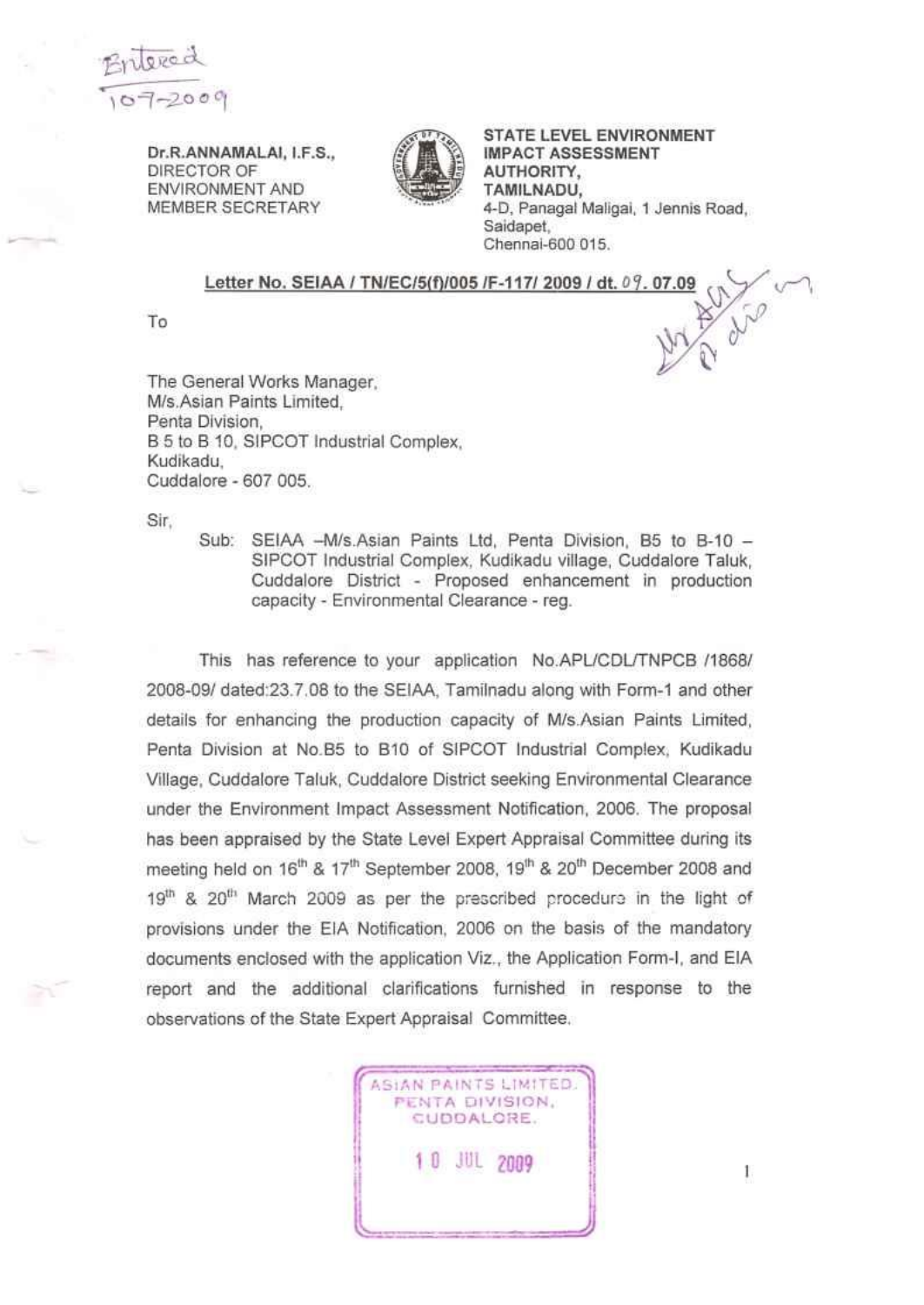It is noted interaiia that the project proposal involves expansion (by process optimization) for enhanced quantity of production in M/s. Asian Paints Ltd, Penta Division located at B5 to B10 of SIPCOT Industrial Complex, Kudikadu Village, Cuddalore Taluk, Cuddalore District. No ecologically sensitive area exists within 10 km periphery of the project site. The project does not involve any rehabilitation and resettlement. The proposal involves expansion of the products as follows:

| SI.No. | Name of the products       | Existing<br>T/M | Expansion<br>T/M |
|--------|----------------------------|-----------------|------------------|
| 01     | Penta erythritol           | 350             | 450              |
| 02     | By-product:-Sodium formate | 150             | 275              |
| 03     | Formaldehyde               | 410             | 675              |

The total land area of the project is 29.024 acres of which the green belt area is 14 acres. The total cost of the expansion project is Rs.1.1 crore. Water requirement of 695 KLD will be sourced from SIPCOT supply. The waste *water* generated from process (135 KLD) will be treated in the effluent treatment *plant* Domestic effluent (35 KLD) will be combined with the trade effluent and *treated* in the effluent treatment plant. The treated sewage and trade effluent will be pumped to M/s.CUSECS line for sea disposal. *Dynamic*  wet scrubber for the process emissions and bag filter for the 14 TPH boiler has been provided as APC measures. One number 500 KVA and 600 KVA DG sets are installed for emergency purpose. The hazardous waste generated (sludge from ETP-12.4 T/y, spent carbon-200 kg/y) will be collected, stored and sent to the Common Hazardous Waste Management Facility of TNWML at SIPCOT Industrial Complex, Gummidipoondi, Chennai The spent oil  $-$  900 It /y, waste oil  $-$  300 It/y will be sent to the TNPCB / CPCB authorized recyclers.

 $\overline{2}$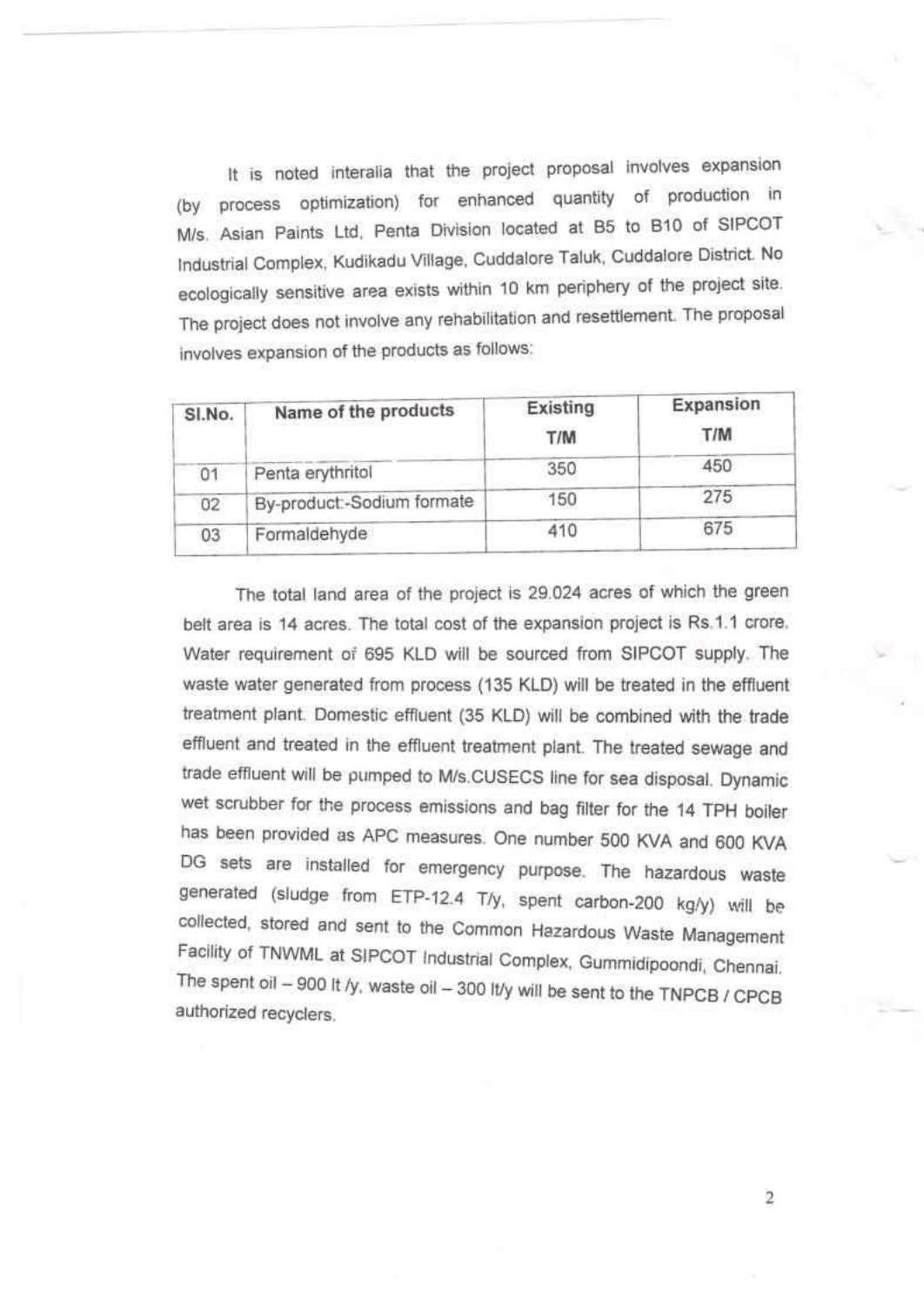The project activity is listed at 5 (f) in the Schedule of EIA Notification, 2006 and is of B2 Category. Public Hearing/consultation not required for the project as it is located in a notified SIPCOT Industrial Complex at Kudikadu Village, Cuddalore District. The Chairman & Managing Director, SIPCOT, Chennai-600 008 in his letter dated 12.6.2009 has informed that the manufacture of Synthetic Organic Chemicals is a permitted activity in the SIPCOT Industrial Complex, Cuddalore and that the common infrastructure facilities viz Roads, Water Supply, sewer line, STP and Power supply are adequate for the expansion activity.

The SEAC after due consideration of the relevant documents, information furnished by you, has recommended to the SEIAA, Tamil Nadu to grant Environmental Clearance to this project subject to certain conditions. The proposal was considered by SEIAA, Tamil Nadu in its meeting held on 16.04.2009 and as the public consultation is not required for the project, the SEIAA hereby accords Environmental Clearance to the above project under the provisions of EIA Notification dated 14<sup>th</sup> September, 2006 based on the recommendations of the SEAC subject to the strict compliance of the following terms and conditions:

**A. SPECIFI C CONDITION S - Environment Management Measures** 

- i. "Consent for Establishment" shall be obtained from the Tamil Nadu Pollution Control Board and a copy shall be furnished to the SEIAA, Tamil Nadu before taking up of any construction activity at the site.
- ii. Domestic effluent and trade effluent generated from the unit shall be treated in the combined effluent treatment plant consisting of equalization tank, settling tank, buffer tank, nutrient addition tank, aeration tank, clarifier, settling tank-2 Nos, WTP/cooling tower effluent collection tank, sludge drying beds, pressure sand filter and activated carbon filters and the treated effluent shall satisfy the standards prescribed by TNPCB. The treated effluent shall be disposed through the marine out fall of CUSECS as committed.
- iii. The water requirement shall not exceed 695 KLD which shall be met from SIPCOT supply.

 $\overline{3}$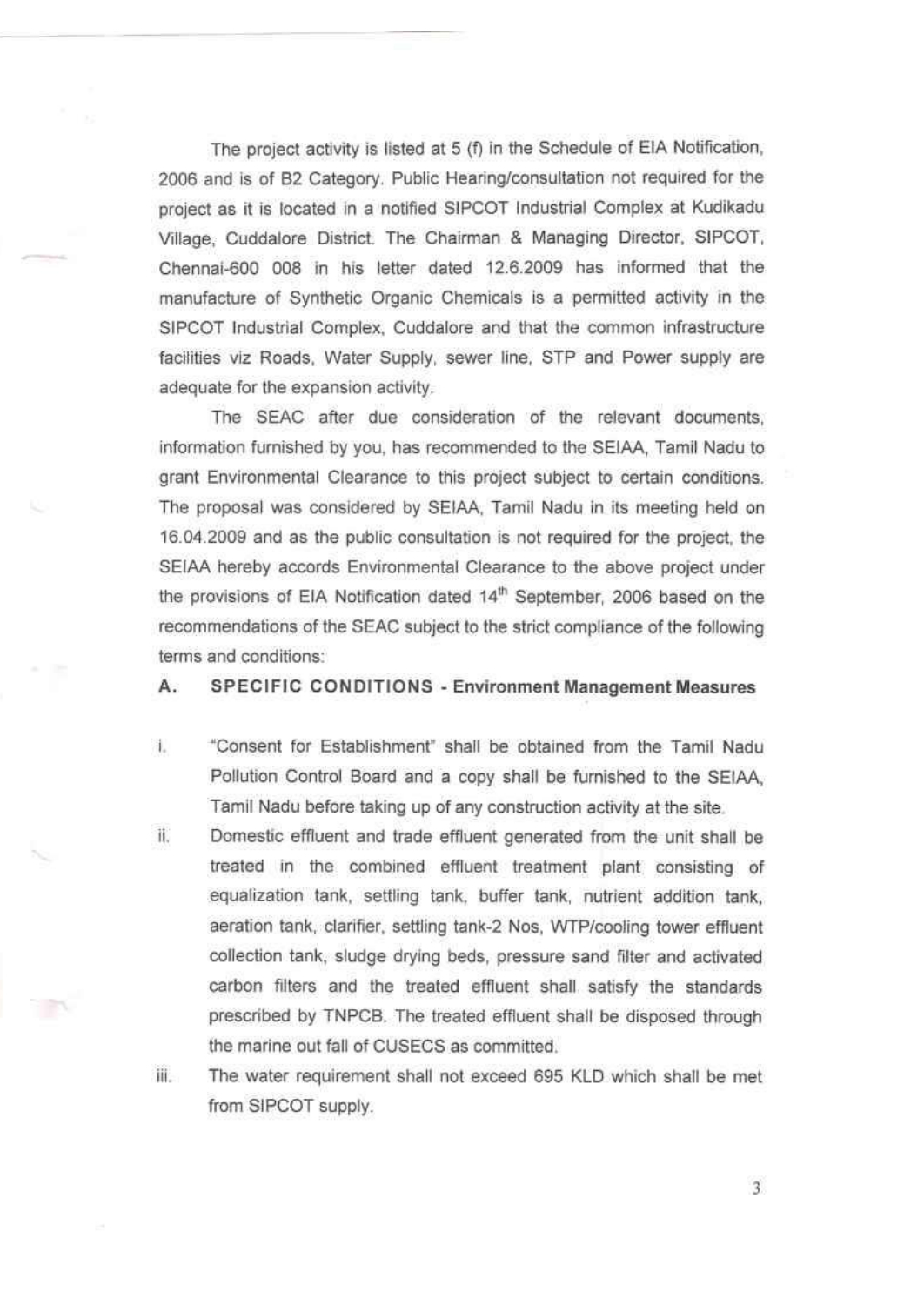- iv. Emergency or accidental Process emissions & the off gas from the process vents shall be scrubbed in water and Caustic lye solution scrubber. The scrubbing liquid shall be sent to ETP for treatment.
- v. The project authorities shall strictly comply with the provisions made in Manufacture, Storage and Import of Hazardous Chemicals Rules 1989, as amended in 2000 and the Public Liability Insurance Act for handling of hazardous chemicals etc. Necessary approvals from the Chief Controller of Explosives must be obtained before commissioning of the project. Requisite On-site and Off-site Disaster Management Plans have to be prepared and implemented.
- vi. The project authorities shall provide adequate funds both recurring and non-recurring tc implement the Environmental Management Measures stipulated by the SEIAA along with the implementation schedule for all the conditions stipulated herein. The funds so provided should not be diverted for any other purposes.
- vii. A separate Cell with adequate technically competent staff should be appointed to operate the Environmental Control measures and which should report directly to the top Executive of the plant premises.
- viii. Regular Ambient Air Quality Monitoring shall be carried out for VOC and HC besides other parameters in ambient air around the Plant. The location and results of existing monitoring stations will be reviewed in consultation with the concerned State Pollution Control Board based on the occurrence of maximum ground level concentration and downwind direction of wind. Additional Stations shall be set up, if required. It shall be ensured that at least one monitoring station is set up in up-wind & in down-wind direction along with those in other directions.
- ix. Occupational health surveillance of workers shall be done on a regular basis and records maintained as per the Factories Act, 1948.
- x. Proper House keeping and adequate occupational health programme shall be taken up. Regular Occupational Health Surveillance Programme for the relevant diseases shall be carried out and the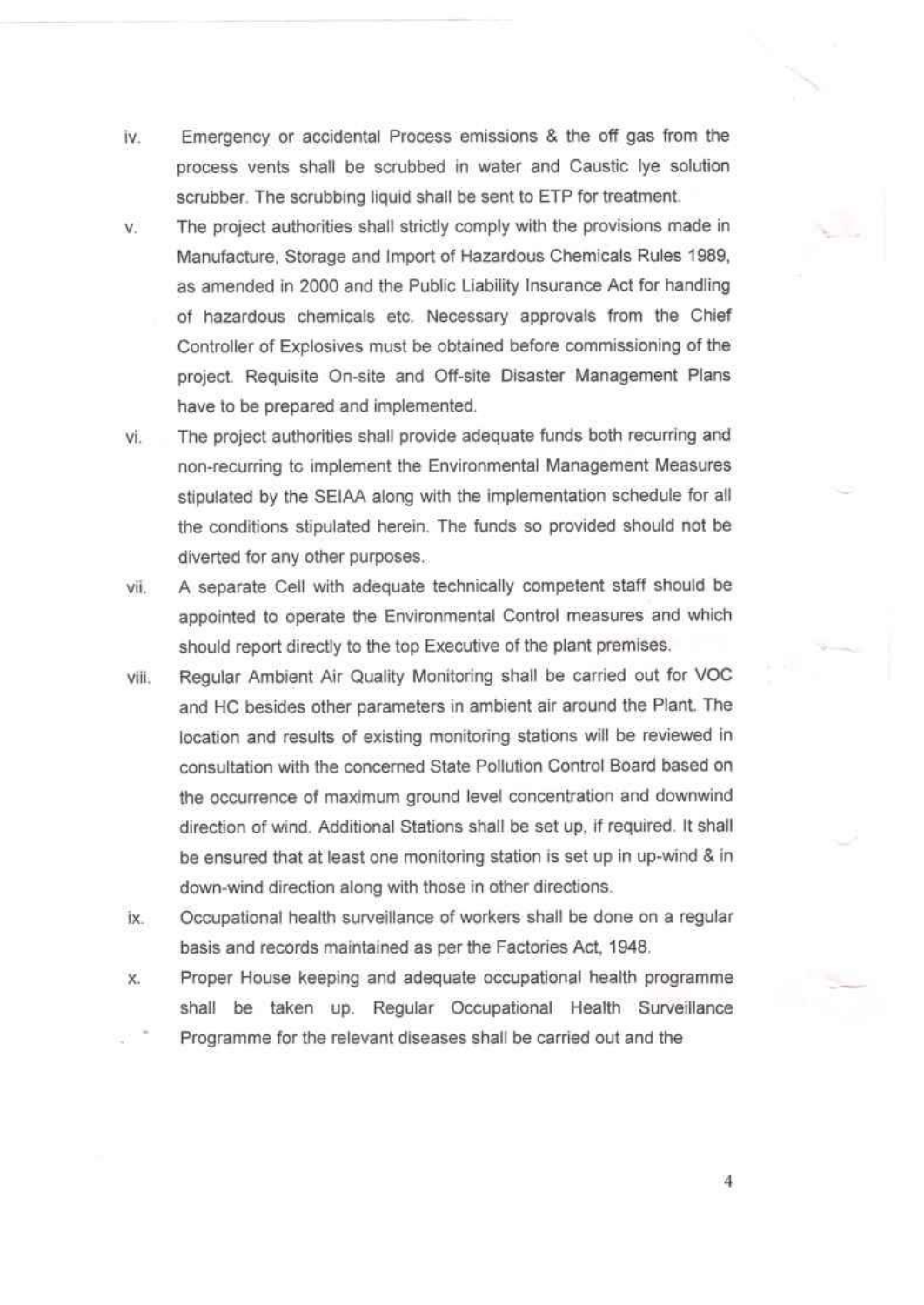records shall be maintained properly for at least 10 years. Sufficient preventive measures shall be adopted to avoid direct exposure to emissions and other Hydrocarbons etc.

- xi. The proponent shall undertake periodical health monitoring of the workers with special reference to the impact on the respiratory and renal system and maintain the document and appropriate monitoring gadget to be deployed to monitor VOC.
- xii. The overall noise levels in and around the plant area shall be kept well within the standards prescribed by the TNPCB by providing noise control measures on all sources of noise generation. The ambient noise levels shall conform to the standards prescribed under Environment (Protection) Rules, 1989 viz. 75 dBA (day time) and 70 dBA (night time).
- xiii. HCI, HBr and vapour emissions from the reactors/process vents shall be provided with suitable scrubbers and condensers. Scrubber × efficiency shall be minimum 99%.
- xiv. Regular monitoring of VOC and HC in the Work Zone Area in the Plant shall be carried out and data be submitted to SEIAA / TNPCB. Quarterly monitoring of fugitive emissions shall be carried out as per the Guidelines of CPCB.
- xv. The Company shall harvest surface as well as rainwater from the rooftops of the buildings in the project and storm water drains to recharge the ground water and use the same water for the various activities of the project to conserve fresh water.
- xvi. The Proponent shall furnish an undertaking that they will abide by the conditions/recommendations mentioned in the EiA/RA report furnished by them.
- xvii. Greenbelt shall be developed to mitigate the effect of fugitive emissions all around the plant in a minimum 30% plant area in consultation with the District Forest Officer (DFO) as per CPCB guidelines.

**SCRN** 

xviii. Hazardous Solid waste from process (ETP sludge & spent carbon) shall be sent to the Common SIPCOT Industrial Complex, TSDF,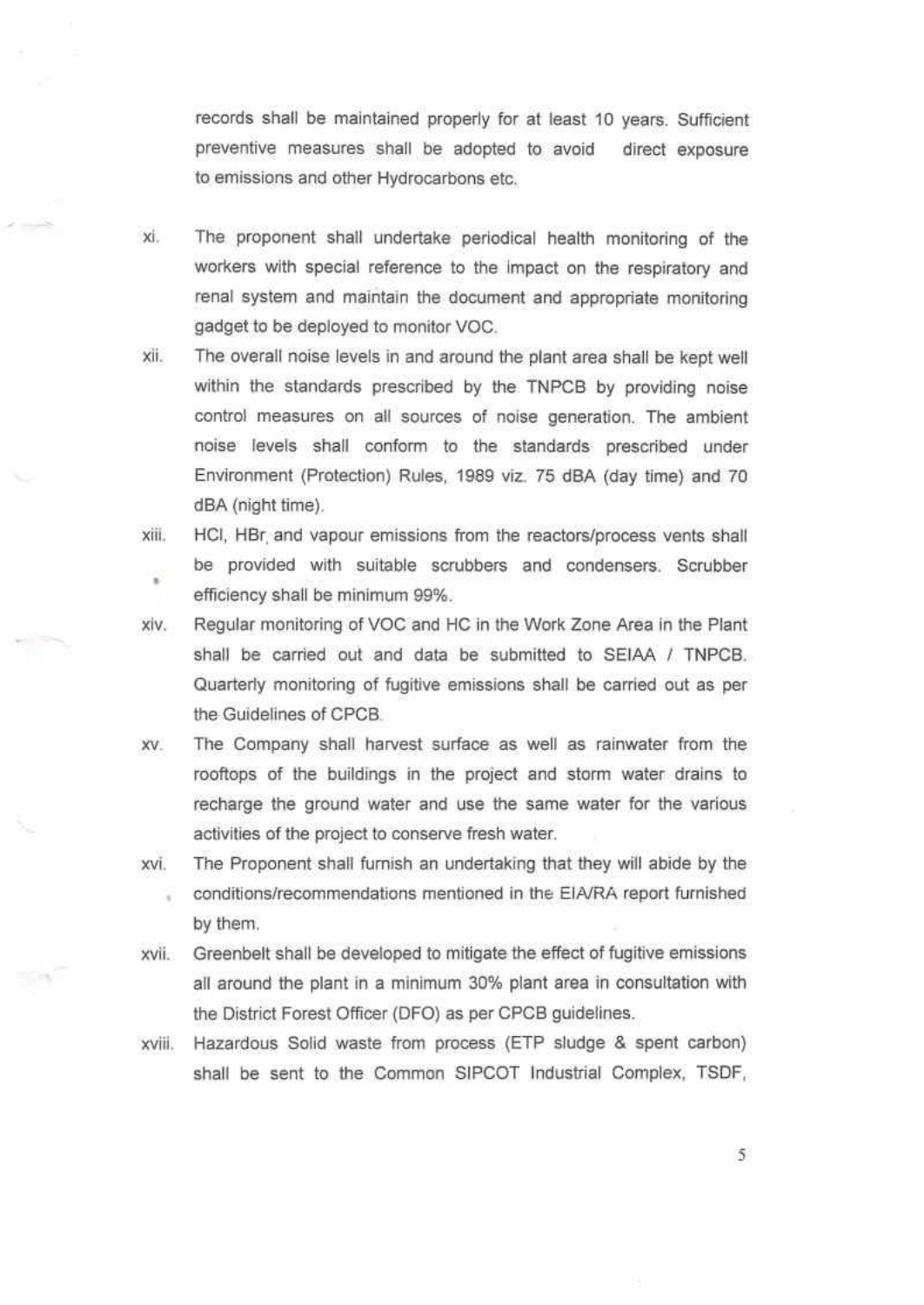Gummidipoondi. Handling and disposal of Hazardous waste should comply with TNPCB norms.

- xix. Stringent odour control measures should be implemented to prevent totally odour nuisance totally to the neighbourhood population and industrial units in a complete and adequate manner.
- xx. It is mandatory for the project proponent to furnish to the SEIAA, Half yearly compliance report in hard and soft copies on 1<sup>st</sup> June and 1<sup>st</sup> December of each calendar year in respect of the conditions stipulated in the prior Environmental clearance.
- xxi. The unit has to continue to monitor their new product with appropriate gadgets.

## **B. GENERAL CONDITIONS:**

- i) The Environmental Clearance does not absolve the applicant/proponent of his obligation/requirement to obtain other
- statutory and administrative clearance from the concerned statutory and administrative authorities.
- ii) "Consent for Establishment" shall be obtained from the Tamil Nadu Pollution Control Board and a copy shall be furnished to the SEIAA, Tamil Nadu before taking up of any construction activity at the site.
- iii) No further expansion or modifications in the plant shall be carried out without prior approval of the SEIAA. In case of deviations or alterations in the project proposal from those submitted for clearance, a fresh reference shall be made to the SEIAA to assess the adequacy of conditions imposed and to add additional environmental protection measures required, if any.
- iv) Occupational health surveillance of the workers shall be carried out on a regular basis and records shall be maintained as per the Factories Act, 1948.
- v) Usage of Personal Protective Equipments (PPEs) by all employees/ workers shall be ensured.
- vi) The project proponent shall also comply with all the environmental protection measures and safeguards proposed in the EMP report.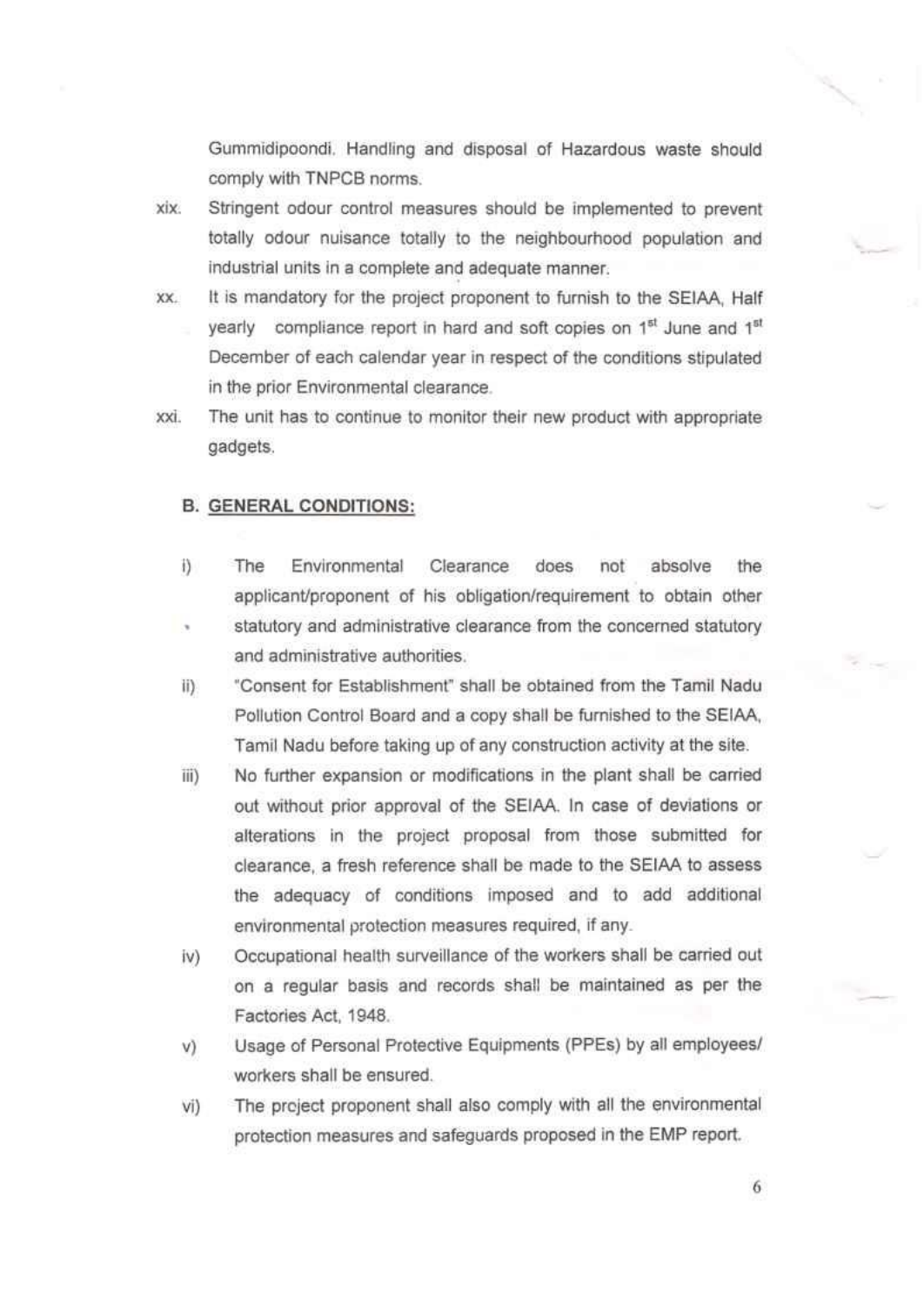- vii) The project proponent shall advertise in at least two local newspapers widely circulated in the region, one of which shall be in the vernacular language informing the public that
	- ) The project has been accorded Environmental Clearance.
	- i) Copies of Clearance letters are available with the Tamil Nadu Pollution Control Board.
	- iii) Environmental Clearance may also be seen on the website of the SEIAA.

The advertisement should be issued within 7 days from the date of issue of the clearance letter and a copy of the same shall be forwarded to the SEIAA. The SEIAA may revoke or suspend the clearance, if implementation of any of the above conditions is not satisfactory.

- viii) The SEIAA reserves the right to stipulate additional conditions, if found necessary. The company in a time bound manner will implement these conditions.
- $\mathsf{i}\mathsf{x}$ The above conditions will be enforced, inter-alia under the provisions of the Water (Prevention & Control of Pollution) Act, 1974, Air (Prevention & Control of Pollution) Act, 1981, the ٨ Environment (Protection) Act, 1986, Hazardous Wastes (Management, Handling and Transboundary Movement) Rules, 2008 and the Public Liability Insurance Act, 1991 along with their amendments and rules.
- The project proponent shall also submit six monthly reports on the X) status of compliance of the stipulated EC conditions including results of monitored data (both in hard copies as well as by e-mail) to the Regional Office of MoEF, Benga'uru, the Zonal Office of CPCB, Bengaluru and the TNPCB. This shall also be put on the website of the Company by the proponent.
- $xi)$ The Environmental Statement for each financial year ending 31st March in Form-V as is mandated has to be submitted by the project proponent to the Tamil Nadu Pollution Control Board as prescribed under the Environment (Protection) Rules, 1986, as amended subsequently and shall also be put on the website of the company